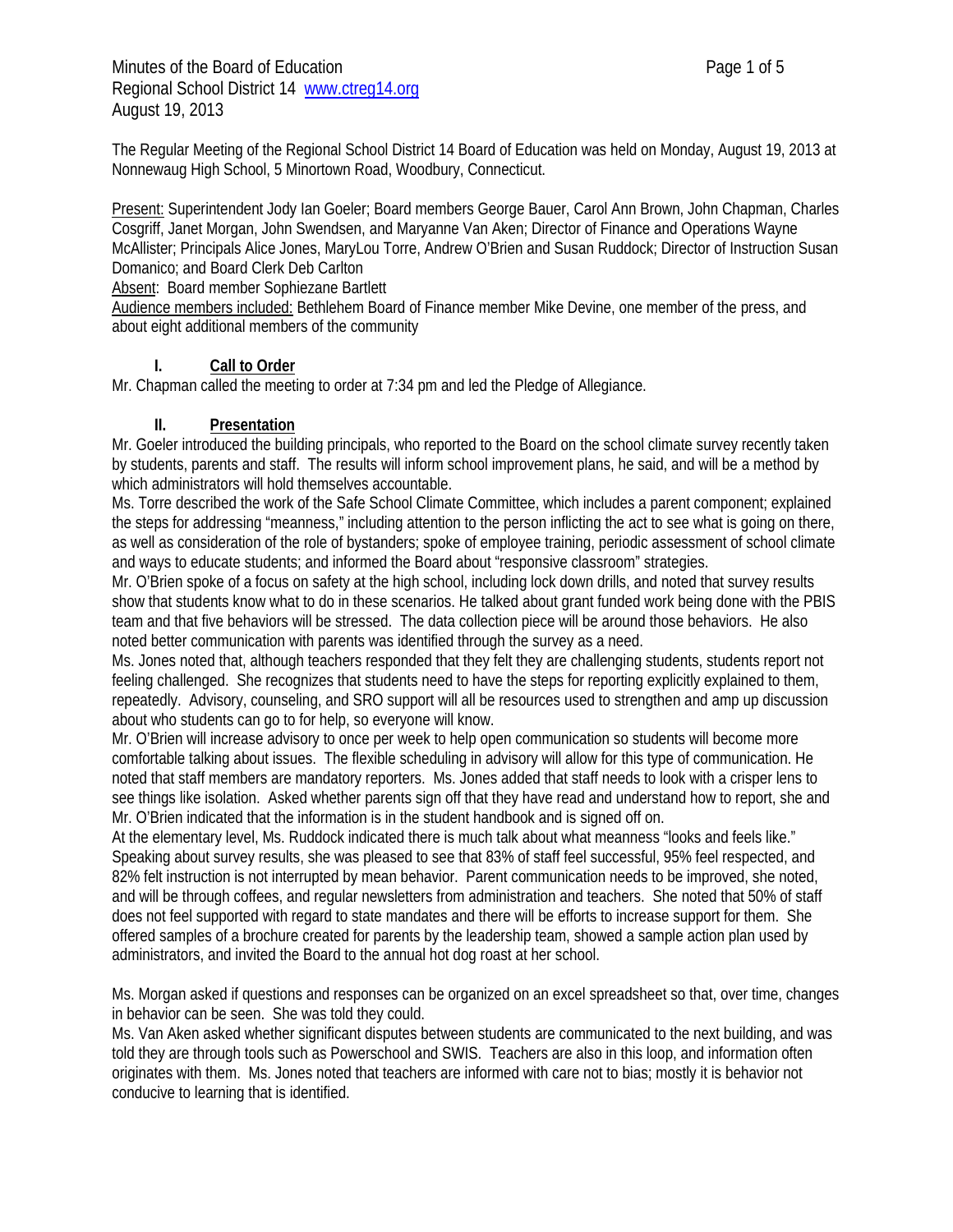# Minutes of the Board of Education **Page 2 of 5** and  $P$ Regional School District 14 www.ctreg14.org

# August 19, 2013

Mr. Bauer asked for further explanation of "responsive classroom." Ms. Torre explained the philosophy as one designed to build a sense of community within the classroom, through activities such as morning meeting, to create a sense of connectedness which, studies show, reduces meanness.

Asked whether information about students is communicated when they transfer in or out of a school system, principals indicated generally not, just academic information, and that reading between the lines is necessary to discern behavioral issues.

Principals will report again to the Board in January or February. School Improvement Plans will be shared, hopefully, during the second meeting in November.

### **III. Review of Minutes**

Mr. Chapman requested a *motion to approve the minutes of the Regular Meeting of July 15, 2013.* Entered by Mr. Swendsen and seconded by Mr. Cosgriff, the **motion carried 6-0-1**, with Mr. Chapman abstaining.

### **IV. Correspondence**

None.

### **V. Report from the Chairman**

Mr. Chapman proposed possible changes to the construction of board agendas and provided handouts with examples of a first and second meeting of the month agenda. He asked board members to consider the idea and plan to discuss further at the board retreat. His aim is to make meeting content more rich and efficient. He asked Mr. Swendsen to check with Attorney Scott to be sure they meet statutory requirements.

Ms. Van Aken would like to see Region 14's Finest continue.

Mr. Chapman also distributed copies of new committee assignments. There was discussion and agreement on combining the two negotiations committees into one.

Mr. Chapman read the following statement regarding legal action against the district:

"The Region 14 Board of Education is currently named in two separate suits pertaining to the NHS building project referendum, one pending in Litchfield Superior Court and the other in Waterbury Superior Court. The Litchfield court case is a suit brought by the towns of Woodbury and Bethlehem against Region 14, and is a challenge to the referendum (as provided by State law). The Region 14 response to this claim has been filed, and our understanding is that the pleadings will be closed shortly, allowing a court date to be set - hopefully by mid-September. In the Waterbury Court suit, the plaintiffs are a group of five residents within Region 14. This lawsuit is being brought against Region 14, the Towns, and various Town and District/Board officials, and raises broad constitutional claims against the parties, making it a much more time consuming and costly process for the Region to legally defend. A status conference for this case will take place in Waterbury Superior Court in early September at which time we will find out more regarding next steps.

The Board will provide updates regarding these cases in the future as circumstances warrant, and in the meantime, while the Building Committee is continuing to hold meetings in order to organize and be prepared for whatever decision is ultimately made by the courts, the Region has not and will not commit resources or funds to the NHS building project until the matter has been fully resolved."

Ms. Morgan asked for clarification on how the error happened – whose responsibility was it to make sure the legal notice ran and how can we be sure it doesn't happen again, and was told that internal and external controls are needed. Ms. Morgan also felt the Board should have discussed the matter when it first happened. Mr. Chapman asked about potential board retreat dates. After discussion, October 19<sup>th</sup> was selected.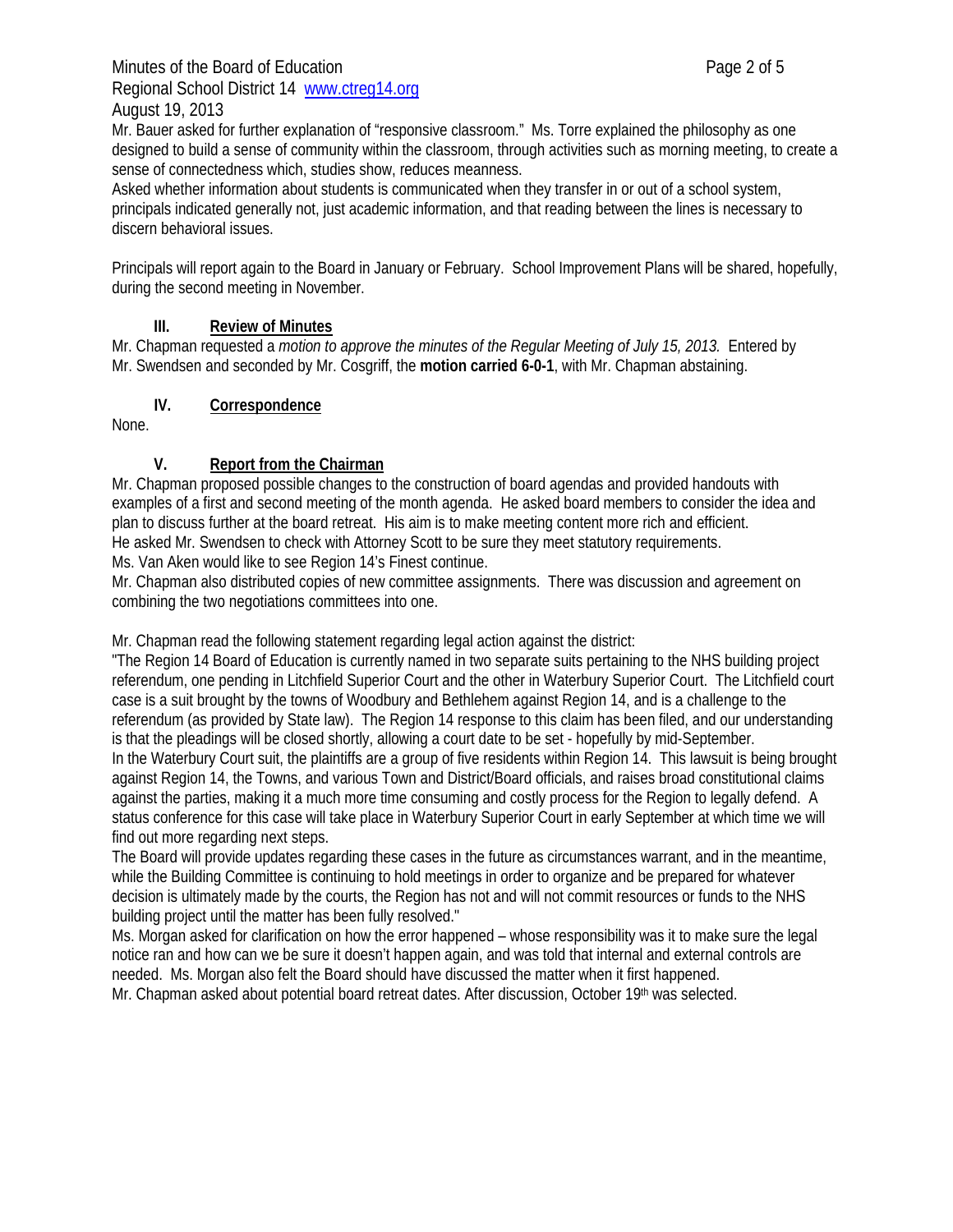### Minutes of the Board of Education **Page 3 of 5** and  $P$ Regional School District 14 www.ctreg14.org August 19, 2013

### **VI. Report from the Superintendent**

Mr. Goeler began by welcoming Sue Domanico, the district's new Director of Instruction. He indicated that 12 new faculty members will participate in new teacher orientation over two days, on 8/23 and 8/26. He announced that Kathryn Scruggs has been appointed K-5 Math Specialist. He informed that board that the leadership team participated in a retreat this summer and the work of the District Management Council has begun. Grants received for technology and safety will be well utilized. Opening convocation will be held on 8/29.

Ms. Domanico has had the opportunity to meet with each of the principals; has been reviewing the math program, reading/writing workshop model, documents and budget information; was involved in the selection of the math specialist and has provided her with resources; is reviewing State assessment data newly released; assisted in planning new teacher orientation; is reviewing the website and working to make resources and information more accessible; met with the agriscience department regarding curriculum concerns; is looking at student performance data; and has provided resource packets to the principals.

# **VII. Privilege of the Floor (agenda specific)**

**Eileen Budrewicz,** Woodbury, is happy to hear of updates to the website particularly with the goal to inform and include parents. She would like a more detailed explanation of responsive classroom so she can reinforce the ideas at home. She would like to see the climate survey results, too. She asked whether policies, when revised and adopted, will then be signed off on by parents so they will know what the district policies are. She also asked and received confirmation that the second lawsuit, brought by the private citizens, will be costly to defend.

**Adele Taylor,** Woodbury, would like to see more community involvement and attendance at board meetings. Tonight, she found the administrators very interesting to hear from. She feels tonight's agenda is daunting and a lot to get through in one night. She would like names of board members listed on the agenda with the town each represents, and would also like to know which members are assigned to which committees. She reminded the board and district staff that community members don't know the meaning of the many acronyms used in reports given. She urged the district to engage in more publicity about what is going on in the schools.

**Tom Arras,** Woodbury, agreed that the board should make more effort to get more people to come to board meetings; more community involvement is needed and people are not aware of all the things going on in the schools.

**Katie Yocis,** Woodbury, asked the name of the new math program and was told it is My Math, by Glencoe and McGraw Hill. There is a grade 6-8 companion set; also textbooks and online text, assessment packages and other teaching materials. Ms. Domanico indicated that some manipulatives did not need to be purchased because materials already here can be repurposed and used with this program.

**Gary Suslavich,** Woodbury, congratulated new board members. He suggested to Mr. Chapman that the new agendas be made as general as possible and did not suggest having a standing agenda item for the building project. He implored the board not to increase parking fees, not to penalize just the kids who drive.

# **VIII. Report from Director of Finance and Operations**

Mr. McAllister provided several financial summaries showing final updates on surplus and expenditures by location. All will be added to the website.

# **IX. Committee Reports**

For **Planning**, Ms. Van Aken reported having met on 8/12. The committee received information and supported the idea of increased advisory at NHS. Definitions of student absences have been cleaned up, and a proposal regarding parking fees will be brought to the board tonight. Discussions were begun regarding leveling classes.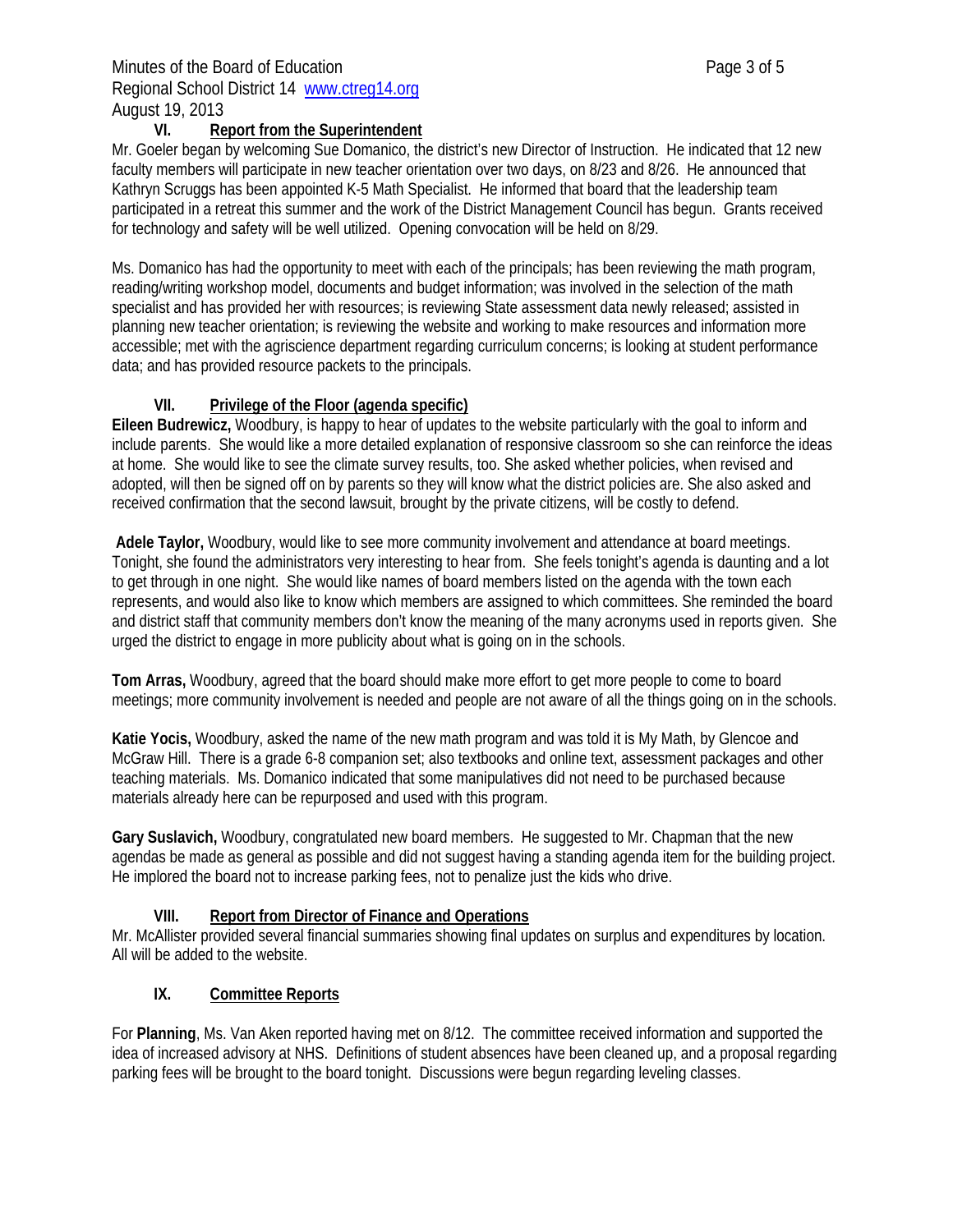Minutes of the Board of Education **Page 4 of 5** Regional School District 14 www.ctreg14.org

August 19, 2013

For **Building**, Mr. Bauer reported that this committee met on 7/29; however, no action will be taken until litigation is settled. RFPs were discussed and will be prepared for when they can be used. Next meeting is 8/27 at 6:30 pm

For **Ad hoc Safety,** Ms. Van Aken reported having met on 8/14 and discussed access controls, and developing timelines and checklists.

Mr. Chapman urged all committee chairs to develop a yearlong schedule of meetings if possible.

### **X. Old Business**

Mr. Swendsen reminded the board of the eight policies given at the last meeting for first read. He requested they be approved tonight.

Ms. Van Aken requested a motion to approve the following policies: 4005 EEO 4085A FMLA Regulation 4110 Unlawful Harassment Personnel 4110A Unlawful Harassment Personnel Regulation 5000 EEO Students 5000A EEO Students Admin. Regulation 5145.15 Educational Records 5145.15 Educational Records Admin. Regulation Entered by Cosgriff and seconded by Mr. Bauer, the **motion carried 7-0.** 

Ms. Morgan asked about two items raised at the last meeting: the issue of the play at NHS and the auditors' recommendation about additional funds. Mr. Goeler indicated he was working out the play concerns, and was told the financial matter was resolved.

#### **XI. New Business**

Mr. McAllister required board action to allow him to serve as a signatory, along with the superintendent, for the pension plan. Mr. Cosgriff entered a *motion to name Wayne McAllister as a signatory for the Regional School District 14 Pension Plan.* Seconded by Ms. Van Aken, the **motion carried 7-0.** 

Mr. McAllister explained the need to approve the addendum to the secretaries' contract due to the re-opening of it. Mr. Chapman requested a *motion to approve the addendum to the contract between Regional School District 14 and the Nonnewaug Secretarial Association for 7/1/13-6/30/15.* Entered by Ms. Van Aken and seconded by Mr. Cosgriff, the **motion carried 7-0.** 

Mr. Bauer entered a motion to approve the following out-of-state/overnight field trips:

 i. NHS Agriscience Students to Harrisburg, PA, 9/8-9/10/13, for 2 students and one faculty chaperone, via Ag Truck, financed by students' families

ii. NHS Agriscience Students to Madison, WI, 9/28-10/2/13, for 2 students and one

faculty chaperone, via air transportation, financed by students' families

Seconded by Mr. Cosgriff, the **motion carried 7-0.** 

Mr. O'Brien provided the board with information related to his proposal to increase parking fees at NHS in order to hire a parking lot monitor.

For purposes of discussion, Ms. Van Aken entered a *motion to increase student parking fees at Nonnewaug High School from \$5 to \$60 annually.* Mr. Cosgriff seconded the motion. Discussion followed.

Mr. Swendsen felt the increase was substantial and asked if there were no other ways to generate funds.

Mr. Bauer agreed, and felt needs like this were typically budgeted. He wondered how this strategy might fit in with the work of the ad hoc safety committee.